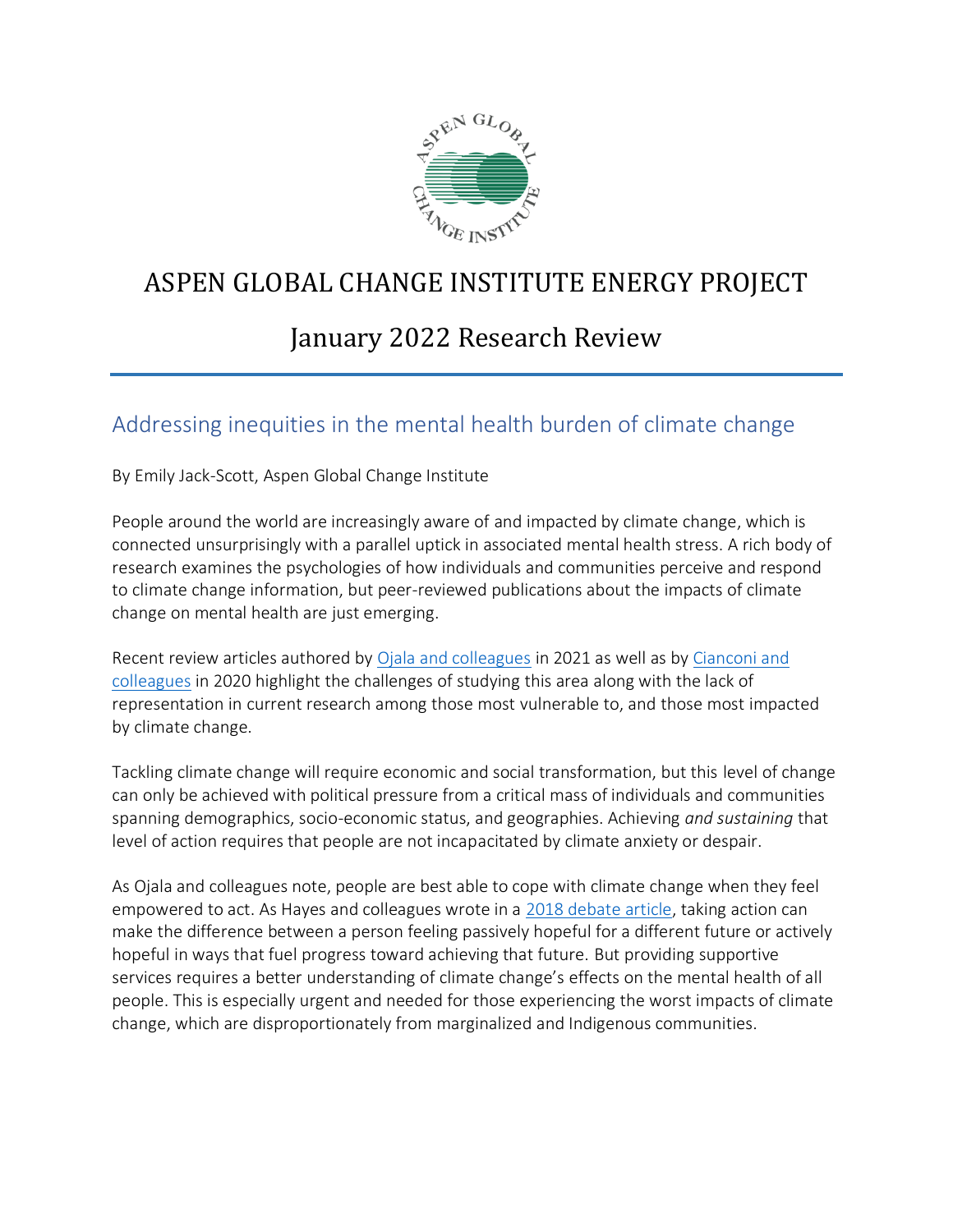#### Studying mental health impacts of climate change is incredibly complex

Understanding the convergence of two of our world's most intricate systems (the natural environment amidst a changing climate and the human mind) is no small feat. Researchers must parse diverse variables (pre-existing mental conditions, demographics, culture, religion, geopolitics, to name a few), before they can attribute causal (as opposed to correlative) pathways. Challenges like these can make it very difficult to determine if a person becomes depressed because of climate change or if a pre-existing depression colors their concerns for a changing climate.

Further complicating matters, we must measure a whole range of mental health impacts. Cianconi and Ojala point to associations between climate change and depression, anxiety, grief, despair, existential worry, personality disorders, post-traumatic stress disorder (PTSD), aggressive behavior, insomnia, substance abuse, and even suicide.

Climate change stressors affect people's mental well-being through many pathways: worrying about loved ones' safety in the short- and long-term; challenges to self-identity and esteem; anticipated and realized loss of valued places, livelihoods, and people.

These varying mental and behavioral states are measured through an array of methodologies (from surveys to case study analysis, interviews, and experimental studies), further complicating any direct comparison across research projects, even when they are focused on relatively similar scenarios.

Timescale is another key variable in making causal attributions. Climate change is unfolding over years and decades, but is punctuated by extreme events, which can take place over minutes, hours, days, or months. Associated mental health impacts can be immediate or develop over longer timeframes.

The impacts of extreme events on the human psyche can be *direct* and *indirect*. For example, a heat wave may have *immediate, direct* mental health effects—spiking rates of aggression, mood disorders, schizophrenia, or mania. *Near-term, indirect* impacts can surface for flood survivors as they grapple with loss of life or infrastructure and economic disruptions that fuel anxiety, depression, or PTSD. Those forced to permanently migrate as sea levels rise, for example, correlate with *long-term, indirect* psychological impacts such as higher rates of anxiety, depression, PTSD, aggression, and substance abuse, among others.

These psychological impacts can affect those who live through events as well as subsequent generations due to the lasting influence of mental illnesses on families and communities.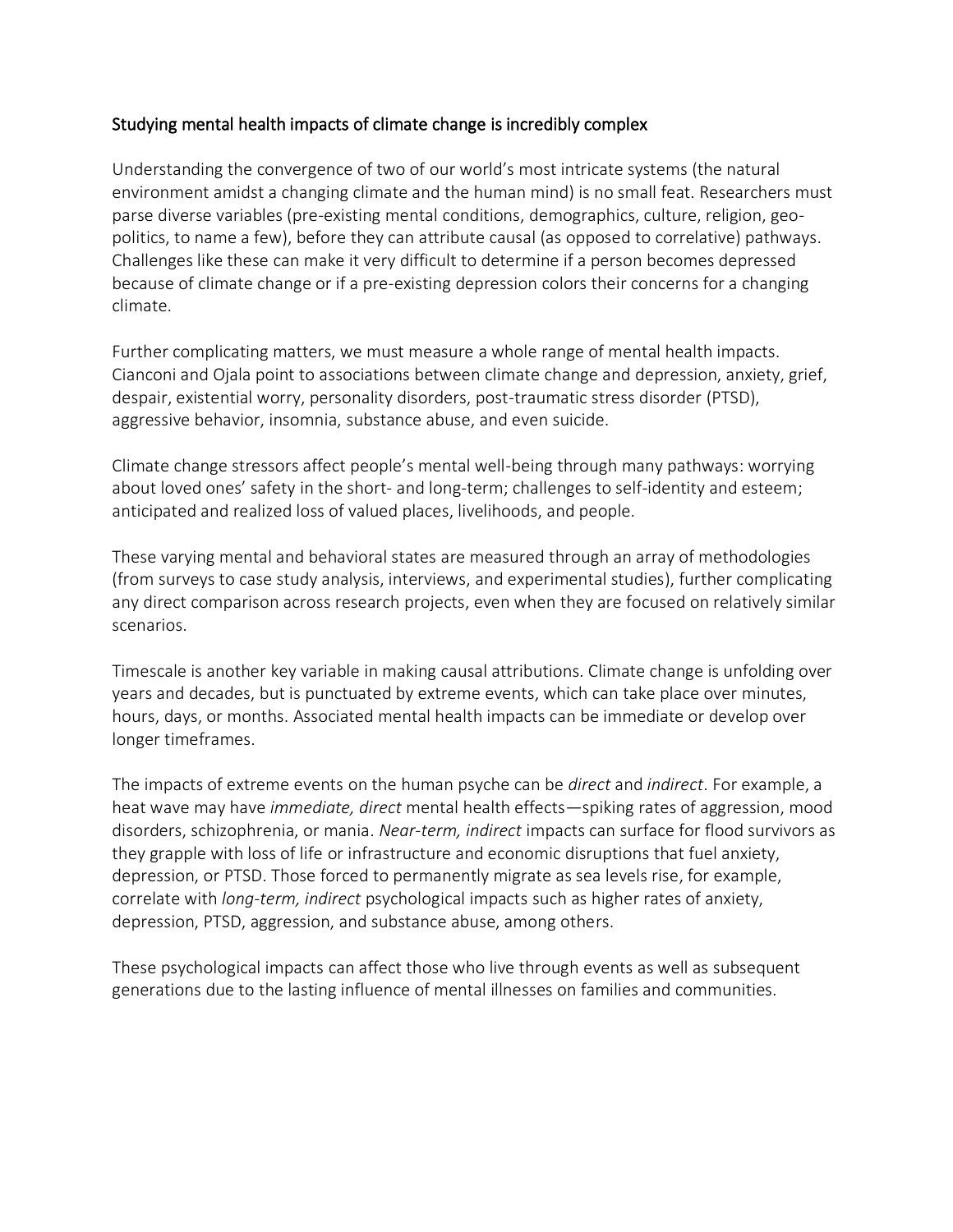Teasing out the various contributors and psychological impacts is all the more difficult in the midst of a global pandemic, which has degraded mental health around the world. Marazziti and colleagues recently published a review paper on the simultaneous negative psychological impacts of climate change, air pollution, and the COVID-19 pandemic. Their review points to a potential compounding effect, wherein these separate stressors amplify one another (Figure 1).



*Figure 1. Graphical abstract illustrating the convergence of stressors cause by climate change, air pollution, and the COVID-19 pandemic on mental health. Source: Marazziti et al. 2021.*

For all its complexity, these authors (and many others) agree upon the urgent need to diversify how this research is done.

#### Indigenous and marginalized populations are underrepresented in mental health research, but they are disproportionately impacted

Grappling with present and future climate change can be challenging for all people, but the mental health toll is greater for those living with legacies of oppression. However, the vast majority of research on mental health and climate change has been conducted in Australia, Canada, Europe, and the United States with research subjects largely of European descent. Yet research studying climate change's effects on the mental health of marginalized and Indigenous populations confirms their mental health is often more deeply affected for a variety of reasons.

Legacies of systemic disempowerment mean marginalized populations often live in ecosystems, neighborhoods, and locations experiencing the first and worst impacts of climate change (often referred to as "vulnerable" or "frontline" locations). The near- and long-term impacts of extreme events also exacerbate existing mental illnesses and socio-economic divides. And marginalized communities often lack adequate resources or access to political power to address such impacts.

For Indigenous peoples, these stressors are compounded by cultures that are often tied to the land. Both the near-term and long-term degradation of environments and the climate deeply impact cultural and psychological well-being. Colonization, forced relocation, and assimilation have already disrupted traditional livelihoods, food sources, and cultural and spiritual practices. The anticipated or confirmed need to relocate amplifies existing intergenerational traumas.

In a [2015 viewpoint article](https://www.annalsofglobalhealth.org/articles/10.1016/j.aogh.2015.06.004/galley/1520/download/), Bowles anticipates climate change will further diminish the availability of traditional food sources for Indigenous Australians, forcing greater migration. Displaced people are then more likely to end up in locations and dominant systems that lead to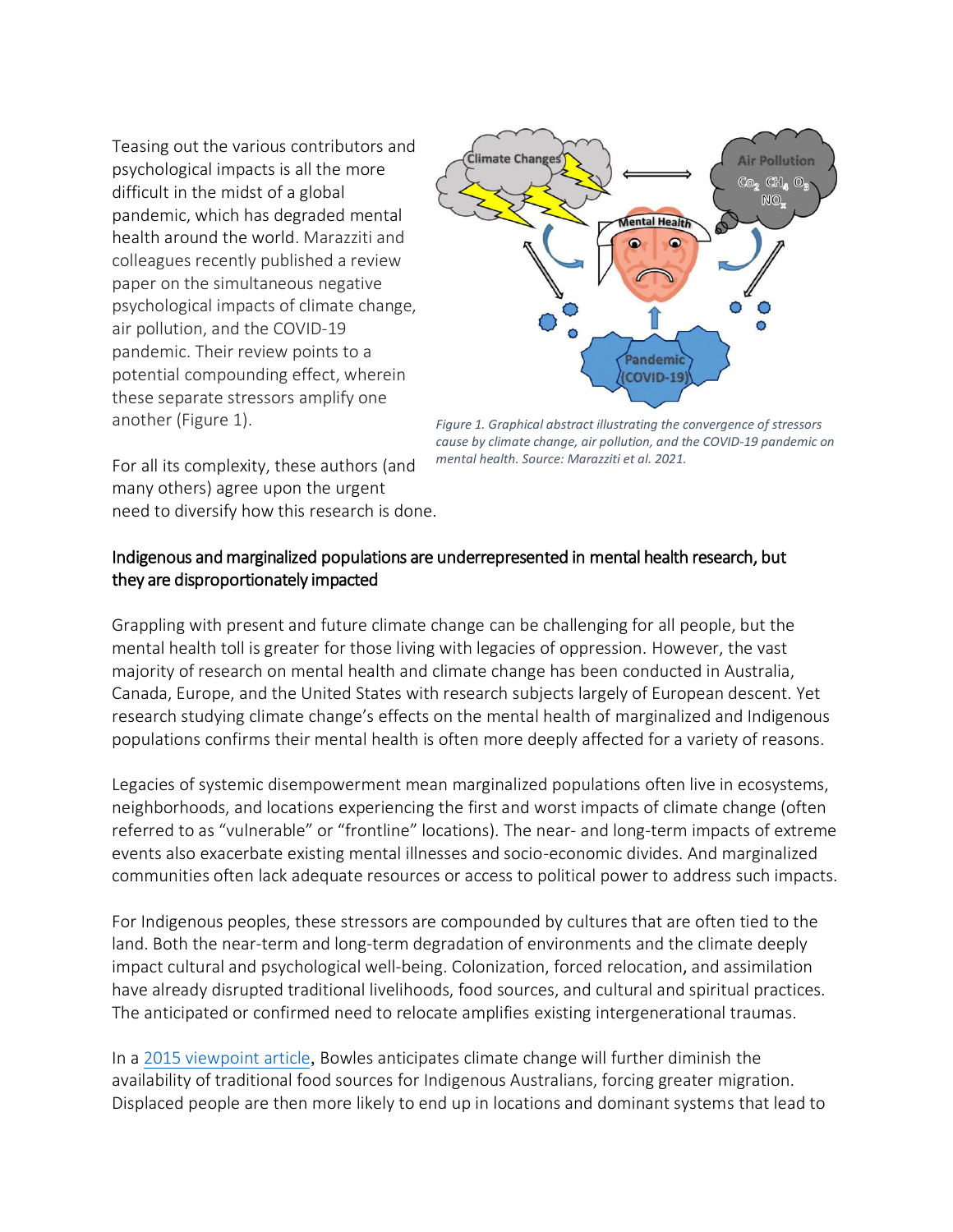cultural homogenization and assimilation, further amplifying mental health impacts and highlighting the need for culturally sensitive mental health services, co-developed with marginalized and Indigenous peoples.

Similar trends emerge in a 2022 [review article](https://journals.sagepub.com/doi/pdf/10.1177/13634615211066698) by Lebel and colleagues about climate changeassociated mental health impacts and responses among Indigenous peoples in the Circumpolar North. Climate change-driven disturbances to land, food availability, mobility, and associated cultural practices have eroded mental well-being and triggered the reemergence of past trauma (Figure 2).



*Figure 2 The mental health-related impacts of environmental changes in the Circumpolar North. Source: Lebel et al. 2018.*

### Equitable mental health research and services are needed to transform climate anxiety and despair into hope and action.

Mental health can be systematically integrated into climate adaptation strategies via many opportunities including providing greater funding during policy development, better monitoring of mental responses during emergency responses, integrating mental health protocols into disaster preparation and response, and factoring mental health into community-based resilience plans (Hayes et al. 2018).

For individuals from marginalized groups, community-driven approaches to mental health supports will be more effective than top-down approaches. Self-designed mental health services can avoid the risk of imposing external approaches to mental health that force new modes of